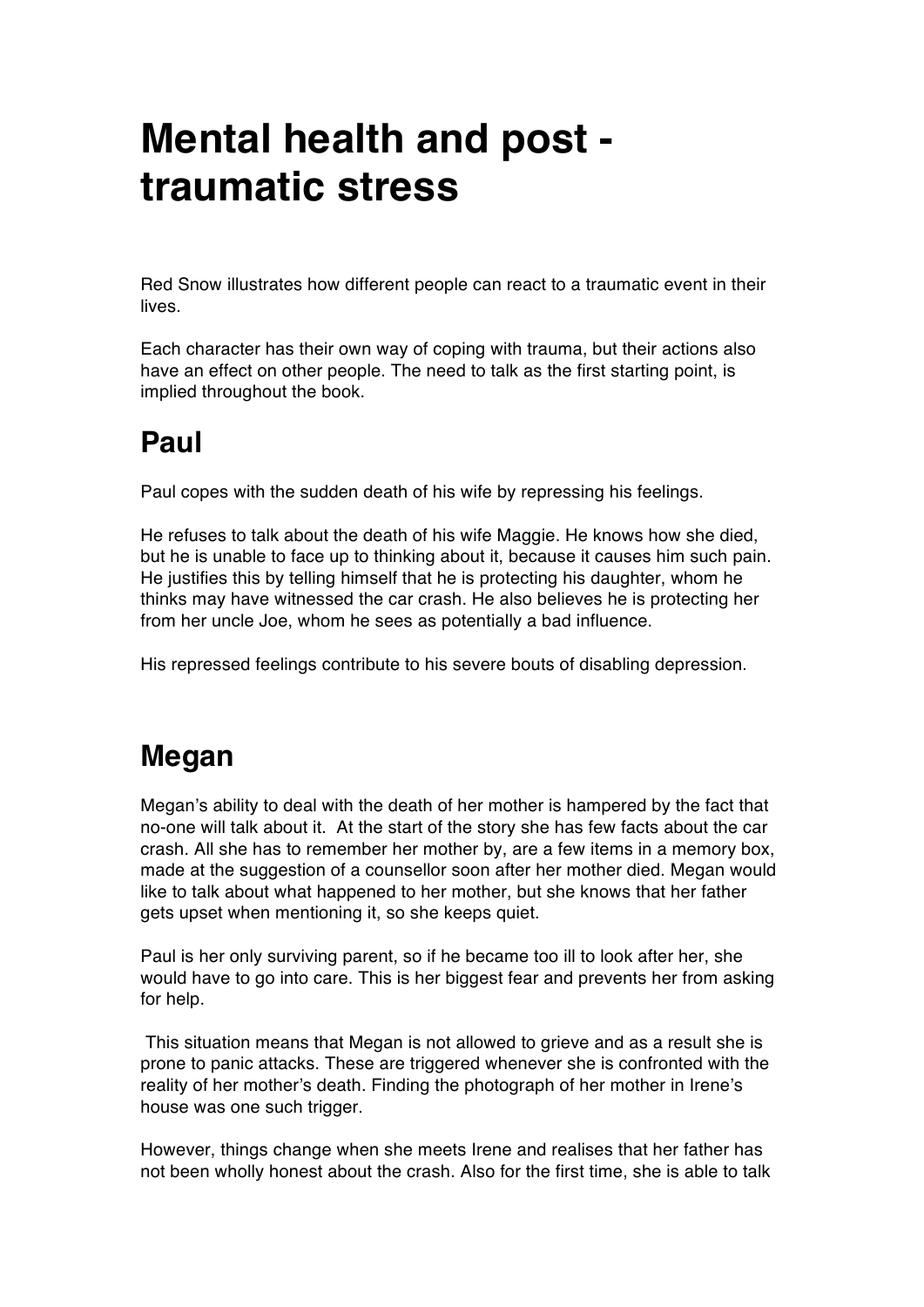about her feelings with Ryan and later with Kirsty. These things combine to spur her on to discover the truth.

#### **Joe**

Joe is a complicated character who is suffering from post -traumatic stress after his experiences fighting in the army, but he is also consumed with guilt for his part in the death of his sister Maggie. Even though it wasn't his fault, he blames himself for allowing Maggie to drive the car that crashed.

His symptoms include a short temper, sleepless nights and his inability to hold down a job. These traits have given him a bad reputation in the community, even though they sympathise over his troubled past. However, we eventually discover that he cares deeply about his family and is trying hard to come to terms with his problems.

#### **Irene**

Irene is still grieving for the death of her husband and finds it painful to talk about him at times. She is also uncomfortable about the fact that Paul doesn't want Megan to know the truth about the crash. Towards the end of the book, we discover that she feels guilty for her part in the crash. Like Joe, it wasn't directly her fault but she feels responsible because of the cat.

There is an indication towards the end of the book that Paul and Irene will talk to each other and may come to an uneasy truce.

### **Bill**

Like Joe and Irene, Bill is not happy that he cannot talk to Megan about her mother. He makes some attempt to change Paul's mind, but is met with resistance. He knows that Paul is not well, but feels powerless to do anything other than persuade Paul to see a doctor. Bill has a sense of relief towards the end of the book, when the truth starts to unfold. He has some sympathy for Joe's traumatic past, but he is quick to blame him for things without evidence.

### **Ryan**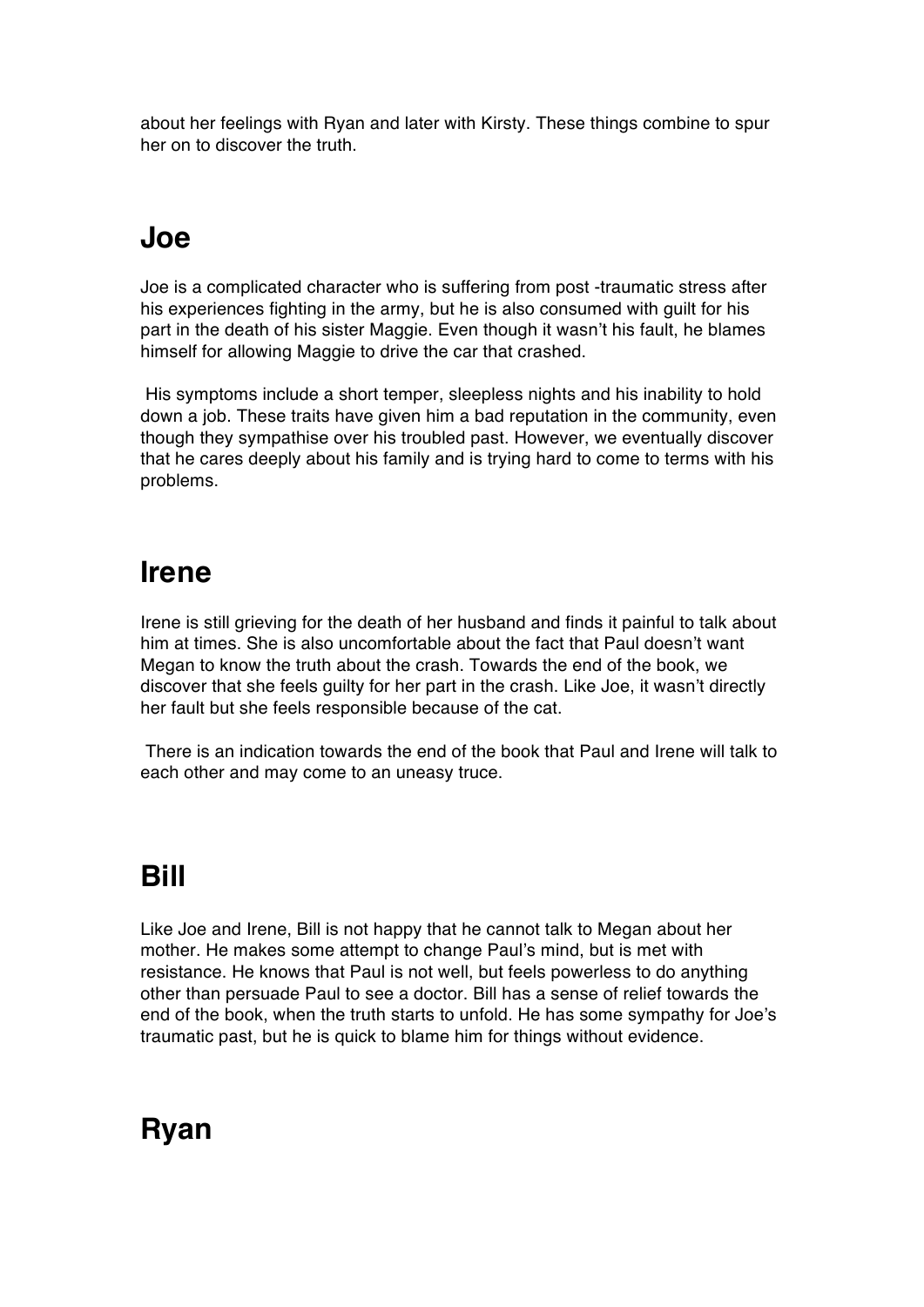Whilst Ryan has family problems, he is not directly suffering as a result of a traumatic event, but he is suffering because of his parent's divorce and his mother's absence. However, he can see that Megan is suffering due to everyone's refusal to tell her the truth about her mother's death and he tries his best to help her. His discover of the blood on the snow inadvertently started Megan on her journey to discover the truth. Without his encouragement and help, she may not have persevered and the story could have ended very differently.

### **Kirsty**

Kirsty has come to terms with what happened to her in the fire, but there is still scar tissue, both physically and mentally. She still bears the scars on her arm where she got burnt after trying to save her dog and when she is confronted with the fire in the forest, she panics as the memories come flooding back. However, despite memories that are still quite painful, Kirsty is not afraid to talk about her feelings. Running for a related charity helps others but also helps her cope. She provides a good role model for Megan and Paul and offers some good advice to both of them.

# **Feeling different – self esteem**

Some of the characters have traits or physical characteristics that make them stand out in their community. Megan has red hair and is small for her age, both of which cause her embarrassment at school. She is also embarrassed because she is over protected by her father and not allowed to have the same freedoms as other pupils in school.

When she meets Kirsty and her family, she realises that people are different in different ways, but it's what's inside that counts. We see this when she defends her new friend Rosa, who gets teased for being tall. With Kirsty's help, and some new friendships with Ryan and Rosa, we see Megan gradually become more confident and self-assured.

## **Relationships with parents**